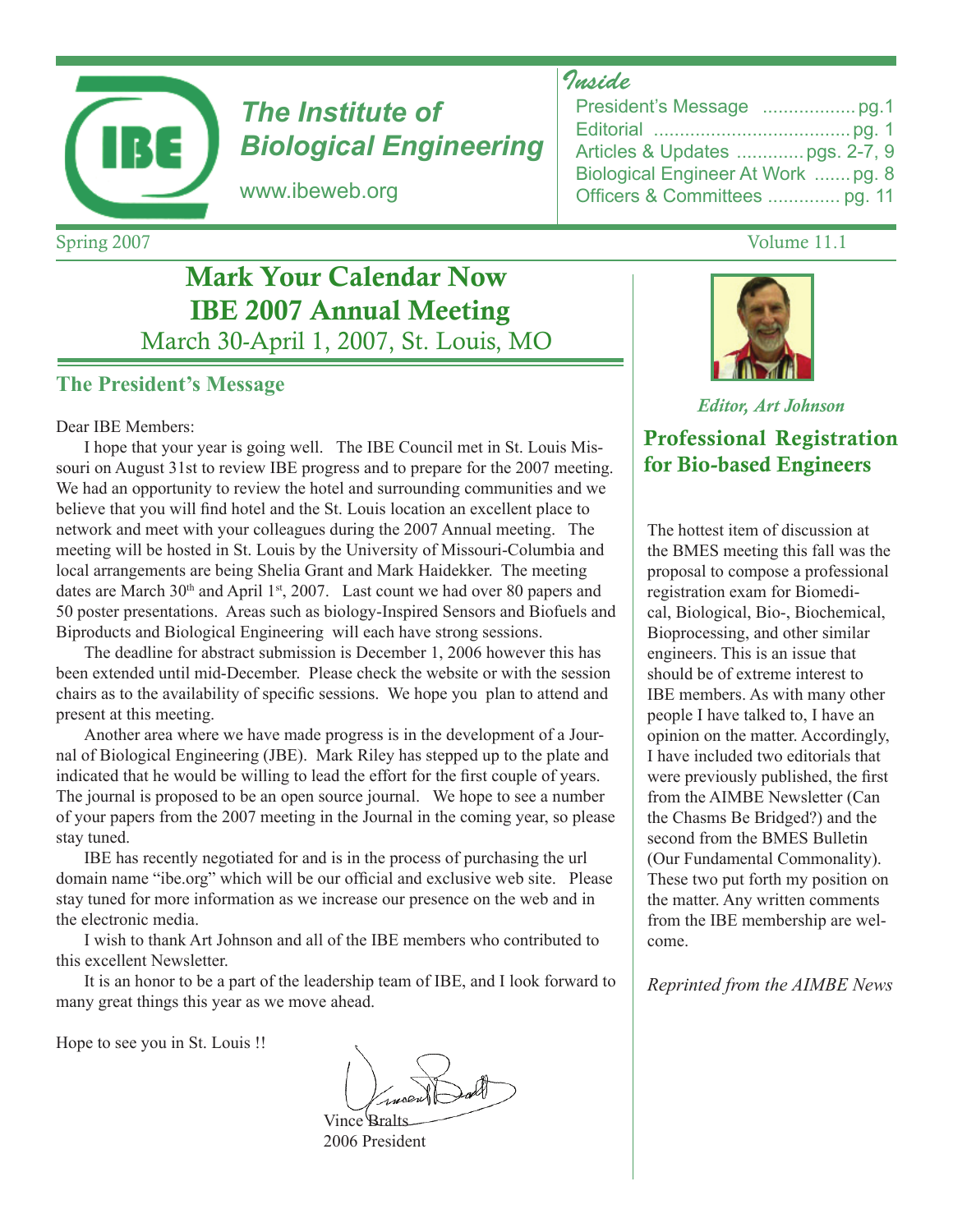#### **Can the Chasms Be Bridged?** Arthur T. Johnson

Earlier this summer the Biomedical Engineering Society (BMES--an AIMBE member) received a letter from the National Council of Examiners for Engineering and Surveying (NCEES) about interest in a meeting to discuss beginning a Professional Engineers examination common to all bio-based engineers. The American Society of Agricultural and Biological Engineers (ASABE--an AIMBE member) had initiated this inquiry. Also involved was the Society for Biological Engineering (AIChE-SBE--an AIMBE member). Invited to the meeting, in addition, were the American Society of Mechanical Engineers (ASME--an AIMBE member), the Engineering in Medicine and Biology Society (IEEE-EMBS--an AIMBE member), National Institute of Ceramic Engineers, and the American Academy of Environmental Engineers. Not invited was the Institute for Biological Engineers (IBE--an AIMBE member), and other AIMBE member societies that may or may not be interested in a licensure exam).

The responses to the invitation that I have heard go something like this: it is probably a good idea to have professional registration for biological and biomedical engineers whose work relates to public health and safety, but. . .

> *The IBE Newsletter is publshed by Art Johnson Biological Resources Engineering University of Maryland, College Park, MD 20742 Ph: 301-405-1184 Fx: 301-314-9023 e-m: aj16@umail.umd.edu*

BUT, how can we expect biomedical engineers to know about ventilation requirements of stored fruits and vegetables, how to operate a compost pile, or how to optimize a bioreactor? How can we possibly expect biomedical engineers to know about environmental toxins, biochemical extractions and enzyme kinetics?

But, how can we expect biological engineers to know about medical practice? about imaging? about bioinformatics? How can we possibly expect biological engineers to know about Markov chains, surgical techniques, and automatic cardiac defibrillators?

Well, excuse me, but aren't these the wrong questions to ask? Isn't this like asking how mechanical engineers can know all about engine design, refrigeration, and electronic controls? Isn't it true that electrical engineers can deal with energy grids, electrical motors, nanofabrication of computer chips, and communications systems? Isn't there just one PE exam for all mechanical engineers and another for all electrical engineers? Why is there no one from each of these groups questioning how everyone from their respective field could possibly take the same PE exam?

The answer, of course, is that mechanical engineers, electrical engineers, and all of the others, focus on common knowledge: that which all members are expected to know. There may be some applications-specific questions that make their way on the PE exam, but the exam is structured in such a way that anyone in that field should be able to pass as long as they have had the expected common education.

One thing is clear from sessions at the American Society for Engineering Education, from Rob Linsenmaier's Delphi studies of required BME courses, from the Whitaker Foundation educational summits, and from intersociety discussions related to biological engineering and biomedical engineering. That is that there is no fundamental agreement about core

knowledge for bio-based engineering fields. Each academic program approaches education of its students in a different way. Some, especially those located close to associated medical schools with teaching hospitals, mandate that their students should spend a lot of time learning medical technology. Others require several laboratories on bioreactors and bioseparations. It occurs to me that both of these are preparing their students for particular types of careers, and only for those careers.

Perhaps the problem is that faculty members who designed and administer these programs were themselves not educated as bio-based engineers. The great advances in biology over the last few decades came during a time when their formal educations had ended. They had only enough time to learn the one small portion of biology relevant to their research area, and that constituted their view of what a bio-based engineer should know. And, then again, perhaps the problem is this and a host of other factors.

I believe that any bio-based engineer who doesn't appreciate how any living being (or system) interacts with, reacts to, and is affected by its total chemical, physical, and biological environment is not well prepared. I believe that almost any engineer can work with living things, and, most likely, produce credible products and processes involving those living things. Perhaps right away, or perhaps eventually. That doesn't make that engineer a biomedical engineer or biological engineer, or whatever.

What distinguishes a true biobased engineer from the others, I believe, is the essential study of biology forming an intrinsic part of the foundational knowledge base of that engineer. This bio-based engineer has a biological-science based understanding at least equal to the understanding of engineering sciences.

*See CHASMS pg. 3*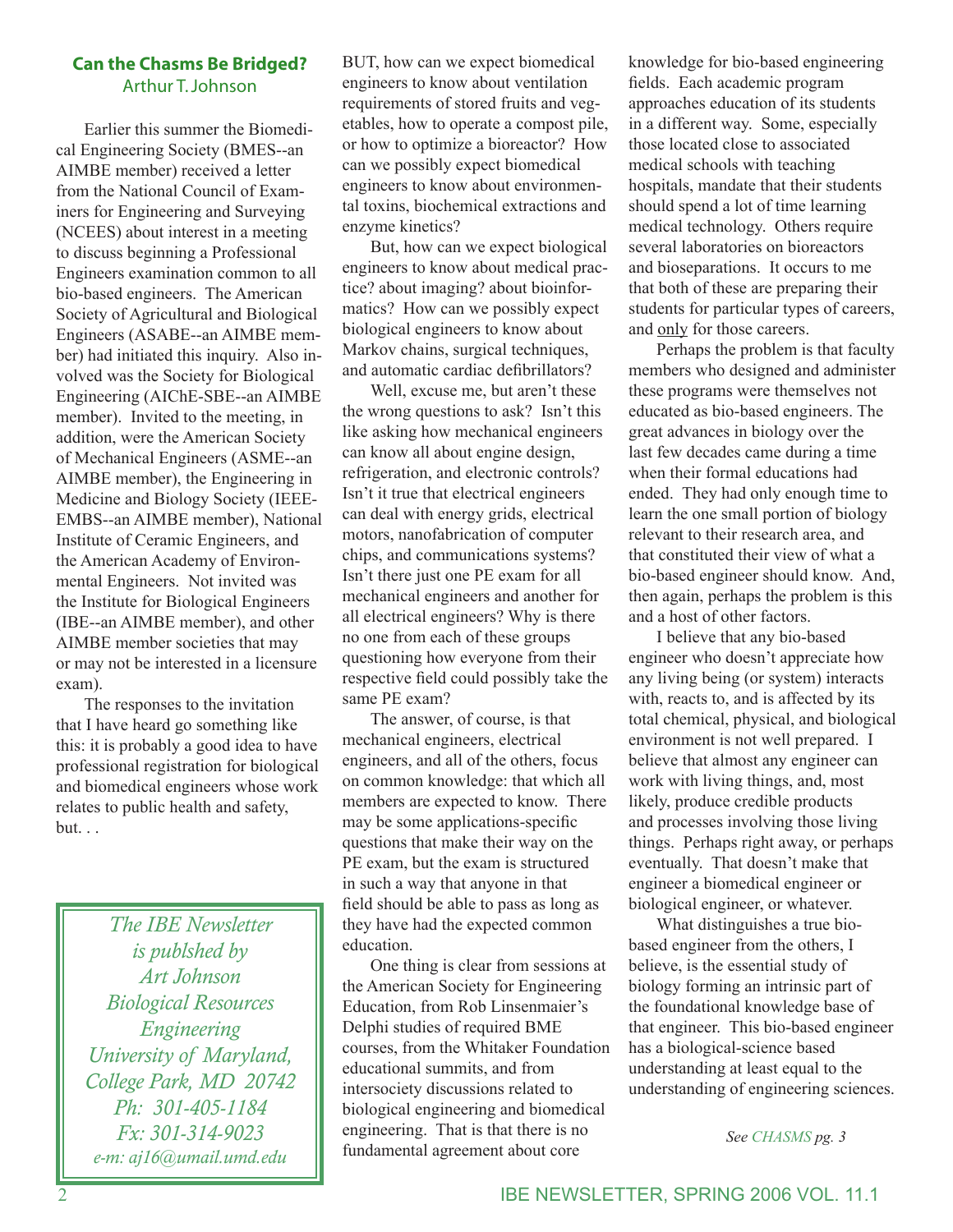# **Biological Engineering Achieves ABET Recognition**

James H. Dooley

The biological engineering profession achieved a major milestone in late October when the ABET Board of Directors, representing 28 engineering and technical societies, approved the creation of a stand-alone program criteria for the discipline of Biological Engineering. Formal recognition of biological engineering as one of the foundational engineering disciplines is the culmination of more than ten years of effort by IBE members and their peers from numerous related technical organizations.

Beginning in January 2007, undergraduate academic programs in the United States may seek ABET accreditation under the new criteria. Concurrently with the approval of the new biological engineering criteria, the ABET Board made changes to several other bio-related program criteria.

The new Biological Engineering program criteria apply to undergraduate academic programs with the name "biological," "biological systems," and similar modifiers such as "biosystems." Curricula for biological engineering programs "*must demonstrate that graduates have proficiency in mathematics through differential* 

*equations, a thorough grounding in chemistry and biology and a working knowledge of advanced biological sciences consistent with the program educational objectives. Competency must be demonstrated in the application of engineering to biological systems."*

Central to the application of the biological engineering criteria is an understanding that the discipline is engineering applied in the context of biology as the foundational science. This interpretation parallels those of the other pure engineering disciplines of mechanical and chemical. While graduates of a biological engineering program may complete an emphasis in one of many applications, there is an expectation that students will be able to broadly apply their accumulated knowledge and design skills.

ABET broadened the scope of the Chemical Engineering criteria to include "biochemical" and "biomolecular" emphasis areas. The revised chemical engineering program criteria specifically discuss preparation of graduates to "… *design, analyze, and control physical, chemical, and biological processes…*" Chemical engineers have long been involved in the biomaterials and bioprocess industries. The ABET approved change provides increased recognition of the evolution of chemical industries to organic feed-

#### **Chasms** *continued from pg. 2*

This bio-based engineer is equipped to deal with the vagaries of living things. This bio-based engineer is versatile and valuable and able to look ahead to a long career filled with adjustments of technology and capability. But, maybe that's just my expectations.

Apparently, the people considering the common PE exam didn't see it that way. They were apparently looking at the application more importantly than the science. They saw the divisions, but didn't see the commonality.

As long as those perceptions pervade, there will be a divide that cannot be bridged. There will be at least one group on one side of the crevass and at least one group on the other. Each group will, in turn, believe it is superior, and that the other group has no validity. The chasm will prevent common communication, and misunderstanding will prevail. It will not be apparent to either group why they want exchange with the other.

That is, until we have a bridge. We need to build a bridge.

*Reprinted from the BMES Bulletin*

stocks and bio-based processes.

ABET narrowed the scope of Agricultural Engineering program criteria to the discipline's historic strengths in agriculture, aquaculture, forestry, and human / natural resources. Graduates of agricultural engineering programs are recognized for their ability to utilize engineering science, analysis, and design skills to protect and improve the human condition while preserving or enhancing our natural resources. The separation of Agricultural and Biological engineering program criteria may stimulate a renewed excitement about the agricultural engineering profession.

Previously approved program criteria for bioengineering and biomedical engineering were unchanged in this latest ABET Board action.

#### **How will this affect the Institute of Biological Engineering and its members?**

Over the longer term, additional engineering educational programs are likely to form under the biological engineering name, both in the United States and around the world. ABET's worldwide leadership of quality assurance and curricula development provides a level of legitimacy for the discipline that cannot be obtained otherwise. The burgeoning cadre of graduates from biological engineering programs, and others who have developed biological engineering competency later through lifelong learning, will be increasingly recognized by the public, agencies, and regulatory bodies as having a unique skill set. In time, the membership of IBE may grow, and its stature as the representative of those in the profession may justify the Institute seeking a seat on the ABET Board and leadership of the Biological Engineering program criteria.

*See ABET RECOGNITION, page 7*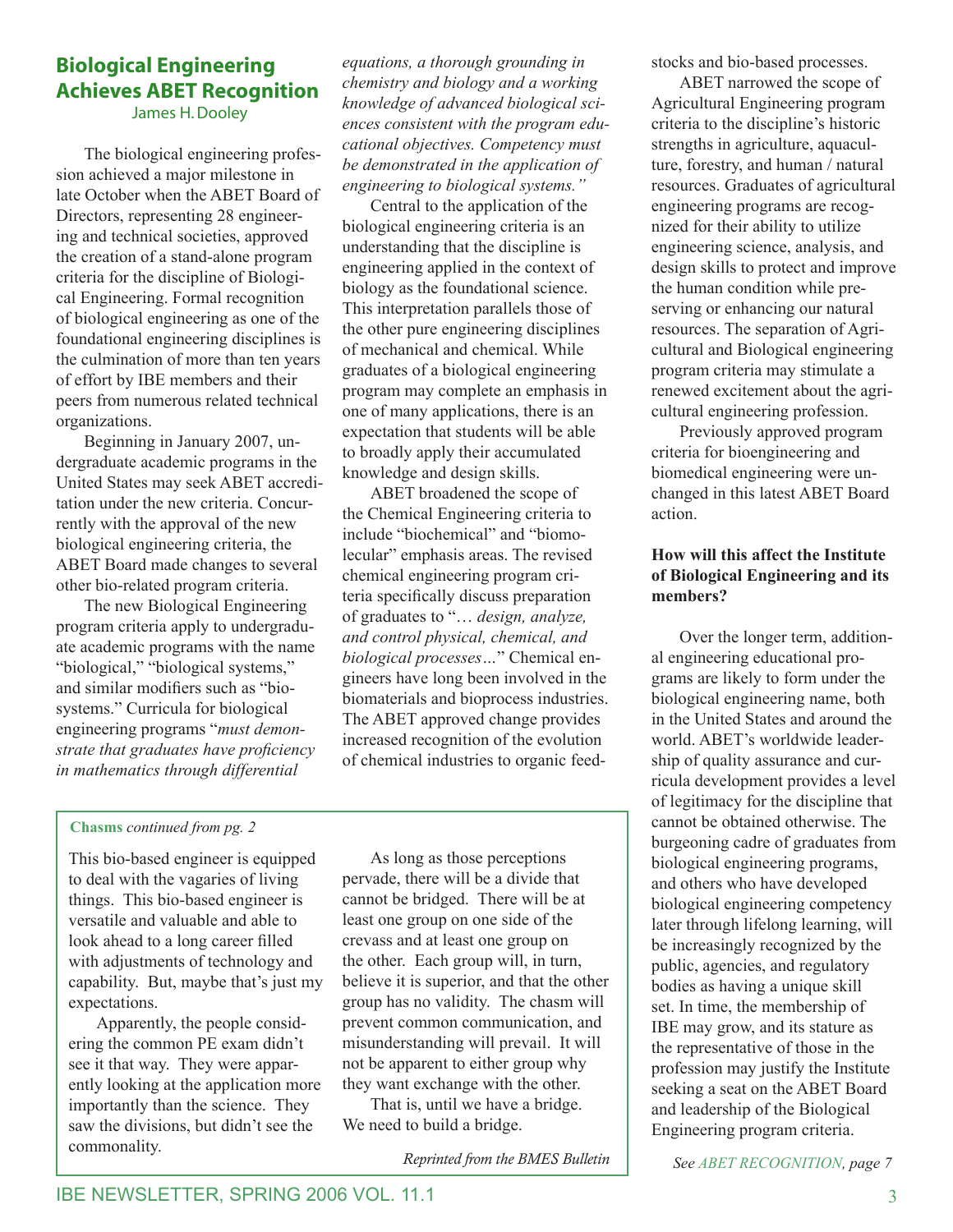### **Our Fundamental Commonality** Arthur T. Johnson

I last wrote about disunity for expectations of bio-based engineers, and decried the fact that many of us seem to assess expectations of these engineers based upon the application areas with which we are familiar. However, application areas can only define applications based engineering disciplines, not science-based engineering disciplines. If we are an engineering discipline based upon the science of biology, and I think most of us would prefer to think of ourselves that way, then we must stop thinking primarily of applications when we describe who we are.

That is not easy to do. Bio-based engineers work on problems confined to some small locus within the biological realm. They are thus experts in some particular applications areas. They think first and foremost about their areas of specialization and are not always comfortable thinking outside the confines of these little boxes. So, sticking with the familiar, they have little to say about what they may share in common with those inhabiting other little boxes.

Duane Bruley used to talk of the four basic pillars of bioengineering: physics, chemistry, mathematics, and biology. We can start there when listing those features that define bioengineering or biological engineering. Biomedical engineering tends to be focused primarily on applications in medicine and may or may not fit the construct we are about to offer.

Physics was the first pillar on the list, and we have all studied physics. Bioengineers need to know a lot about physics. They need to know about optics, mechanics, fluids, electricity, and thermodynamics. They need to know about the difference between potentials and things that flow in response to a potential. They need to know about forces, velocities, and accelerations. They need to know about mechanical strengths of different materials,

stresses created in these materials, and deformations that result. They need to know about fluid pressures exerted equally in all directions, about vessel resistances, and about input/output relationships. They need to know about material diffusion, convection (advection), and osmosis. They need to know about interactions among like and unlike charges, ionic currents, and electrical hazards. They need to know about the equivalence between work and energy, the second law of thermodynamics, and energy conversions. They should know about the states of matter and how each serves a different purpose in living things. They should appreciate that the order inherent in living things requires energy to maintain that order. Further, bioengineers should know about the methods physicists used to arrive at scientific truths, their quantitative methods, and their ingenious experimentation.

Bioengineers need to know about chemistry, how chemical compounds are formed, and energy transfer among different chemicals. They should know something about chemical equilibrium and disequilibrium, and how chemicals can be used as energy-storage repositories. They should know about normal metabolic pathways and metabolic and chemical efficiencies. They should know about classes of biochemicals, general characteristics of each, and where they are normally found in living things. They should know about physical chemistry, the differences in physical attributes that accompany different chemical compositions. They should know about surface energies and bioactivity. They need to know about molecular shape effects, geometrical conformation, and the physical basis for enzyme reactions and complementary DNA formation. They should know about pH effects, and appreciate the uniqueness of carbon chemistry and water as a solvent. They should also appreciate the meaning of free energy and what it means for living things. In addition, some appreciation of the methods of

chemical detection and quantification should be retained.

Bioengineers should know mathematical concepts. They should know about the basis for differential and integral calculus, and when to switch from continuum to discreteness. They should be familiar with first-and second-order responses. They should know about randomness, probability, and statistics. They should be familiar with the concept of chaos, and pathbased outcomes. And, certainly, they should be aware of the differences between different modeling approaches, especially between theoretical and empirical models, and the limitations of each. Methods of mathematical manipulation should also be committed to memory.

Bioengineers should also draw knowledge from the engineering sciences. Many of these are based on physics, and won't be repeated. Others are more mathematical in nature. Information theory is one of those, and the equality between information and biological order should be appreciated. Control systems are extremely important for living things, and bioengineers should have a thorough understanding of the elements of a control system (including means of communication among elements). They should also know about redundancy, optimization, amplification techniques, sensory discrimination, and reliability. Pattern recognition is important, as is just noticeable difference.

From the science of biology come important concepts for bioengineers to know. First and foremost is the first law of biology: survival and reproduction. What should bio-based engineers know about biology? They should certainly know that form and function are related. They should be familiar with genes as information storage units, but also aware of intergenerational information transfer by cultural means (learning). They need to know about competition and selection pressures, and about necessary conditions

*See COMMONALITY pg. 7*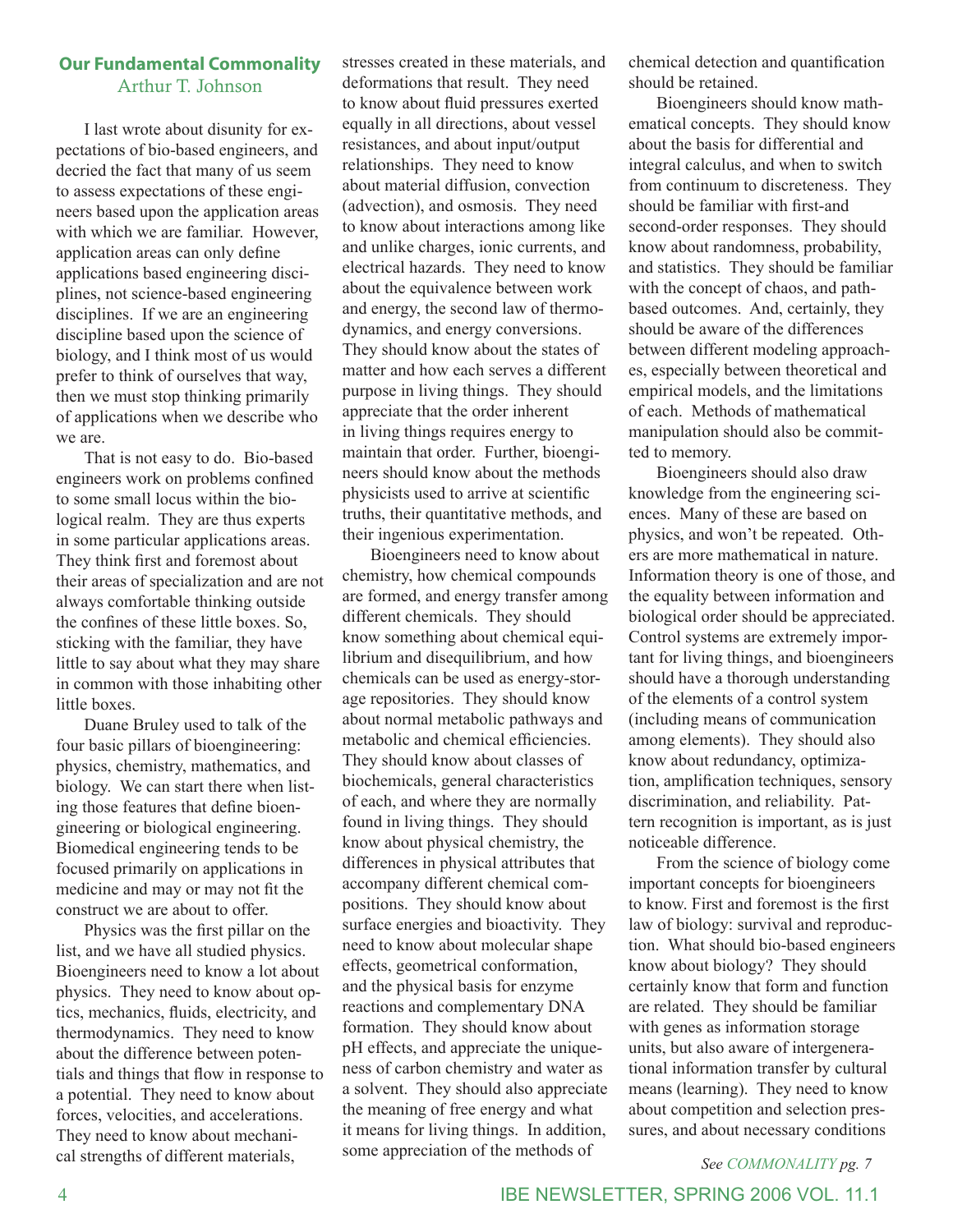### **High Throughput Cell Culture Process Development**

by Brigitte A. Van der Haegen, M.D., Ph.D.

The development, scale up and<br>optimization of a manufacturing process that relies on cell<br>culture for the production of therapeu optimization of a manufacturing process that relies on cell culture for the production of therapeutic biologicals is referred to as cell culture process development. Cells can be engineered to produce antibodies or recombinant proteins, and infected to produce viruses and vaccines. Alternatively, the final biological product might be the cultured cells per se, as during the in vitro expansion of stem and progenitor cells. Process development comprises an upstream and a downstream phase. Upstream refers to the production phase in cell culture, while downstream refers to the processing phase, i.e. the isolation and purification of the final product.

Process development associated with the production of biologicals is a low throughput operation, i.e. lengthy, labor intensive and costly. In the U.S., the market for therapeutic biologicals is estimated at \$56 billion and is expected to grow at an annual rate of 12%. As a response to the increasing demand for biologicals, cell culture has undergone major improvements in process development aiming at more efficient production output. This article discusses the application of statistical design of experiment and automated microbioreactors for improved process development.

The process starts with the genera-

tion of cell clones, which are then selected for high specific productivity levels. In general, these clones are derived from established cell lines easily adaptable to culture conditions such as Chinese Hamster Ovary (CHO) and hybridoma cell lines. The selection of properly engineered cell lines for high producer clones with efficient screening techniques cannot be

over emphasized. While factors such as formulation composition, feed rates and process control will affect final product yield at a later stage, these factors will not "redeem" a low producer cell line. The next stage is the development of a system for optimum growth and productivity of cells in culture. This stage includes formulation design, scale up and process control, and seeks to achieve at least one of the following purposes: High cell densities  $(\geq 1x10^7 \text{ cells/ml})$ , extended culture span ( $\geq$ 10 days), and high production yields  $(\geq 1g/L)$ . Traditionally, cell line generation and cell culture development have been accomplished independently of each other. Molecular biologists have been mostly responsible for the former while cell culturists and process engineers have dealt with the latter. Current trends however point to the benefit of integrating these stages early during process development.

To design a formulation capable of sustaining accelerated cell growth, high cell densities and high product titers is one of the major challenges of cell culture. Often, formulations optimized for growth are not suitable for production and vice versa, leading to the use of "feeds" of different compositions throughout the process to account for the changing metabolic states. The growing trend (and challenge) to develop formulations devoid of animal-derived products, such as bovine serum, has been one of the catalysts for the introduction of statistical tools that minimize the guesswork involved in defining the nutrient requirements of cells whose metabolic needs are close to unknown.

The development of a manufacturing process involving live cells is complex. Little is known about the physiology of cells in culture and their specific interaction with the environment. The process under study can be equated to a black box providing no information of the events happening inside. Rather than trying to understand the mechanisms inside the box, focus should be on determining which factors affect the process.

As illustrated in Figure 1, the input of factors into the black box affects the response (output) at the other end. Determining which factor(s) affect specific target(s) is the essence of process development and control. Traditionally, characterization of factors and their response has been carried out with a combination of trial and error with the OFAT ("one factor at a time") approach. Trial and error is obviously time-consuming guesswork but still used by many in the field. OFAT, which is widely accepted by scientists and engineers as a valid scientific approach to experimentation, requires



Figure 1. The Process Development Black Box. *See CELL CULTURE pg. 6*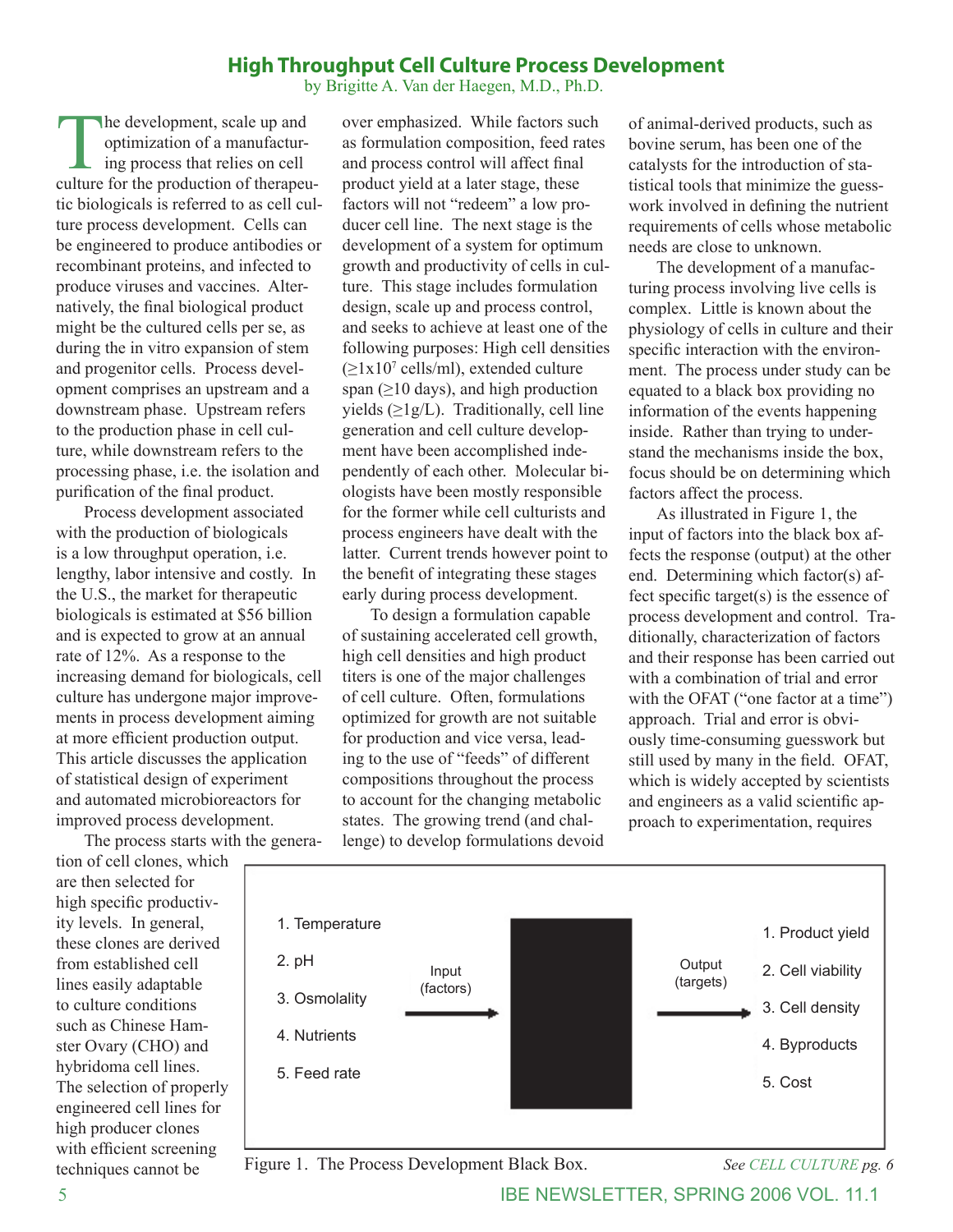#### **CELL CULTURE** *continued from pg. 5*

that all factors be kept constant except for that under study. In Figure 1 for example while temperature is varied, all other factors (pH, osmolality, nutrients, and feed rate) are kept constant. OFAT also assumes that all factors have the same relevance to the process, i.e. temperature is as important as pH, which is as important as osmolality, etc. A factor that is completely irrelevant to a particular process may become critical when interacting with another factor. OFAT is bound to fail when data is subject to experimental error and factors are likely to interact. To sort through this complex maze of probabilities requires the use of statistical tools of design of experiment (DOE).

DOE can be defined as a statistical method to plan and analyze data so that the maximum amount of information is obtained with the fewest number of runs. The best way to define DOE however is to list what it does, namely (a) It screens unknown factors and select the critical ones, (b) It determines how critical factors interact and affect the process, and (c) It defines

the factor settings for optimal performance. DOE is a powerful statistical tool whether used alone or in combination with automation. In fact, most automation devices such as those used in drug screening utilize some form of DOE software. Statistical methods however are only tools, not replacement for experienced professionals.

High throughput automated devices have been used in drug discovery for quite some time, allowing for drug screening at a very fast pace. Automation has recently reached the field of cell culture, in particular process development. Most cell culture high throughput devices have been used for clone and formulation screening, and are adaptations of their drug screening counterparts. Screening tests use multi-well plates containing a few milliliter of culture medium and do not reliably reproduce the environment of bioreactors. Therefore, scalability issues arise when moving to larger vessels. To minimize these issues, cell culture developmental work is carried out in culture flasks and bench top bioreactors before further scale up.

This is a labor intensive, lengthy and costly operation limited by equipment availability. Thus, the advantages provided by high throughput automation are curtailed by scalability issues, while attempts to improve scalability lead to increased developmental time. To solve this predicament requires a robust scale-down model that operates with very small volumes of culture medium in an environment comparable to production bioreactors.

The SimCell™ Robotic Workstation from BioProcessors Corporation (www.bioprocessors.com) is a cell culture platform for high throughput process development. It consists of small microfluidics-based operational units called SimCell™ MicroBioreactor Arrays or MBA's (Figure 2).

Each unit harbors 6 microbioreactors with a working volume capacity of 30-500 microliters. Microbioreactors are connected to ports for sampling and feeding. Gas exchange is performed through a semi-permeable membrane, and optics system measurement for gas, pH and cell density takes place directly in the MBA's.



Figure 2. A SimCell™ MicroBioreactor Array (Courtesy of BioProcessors, Co).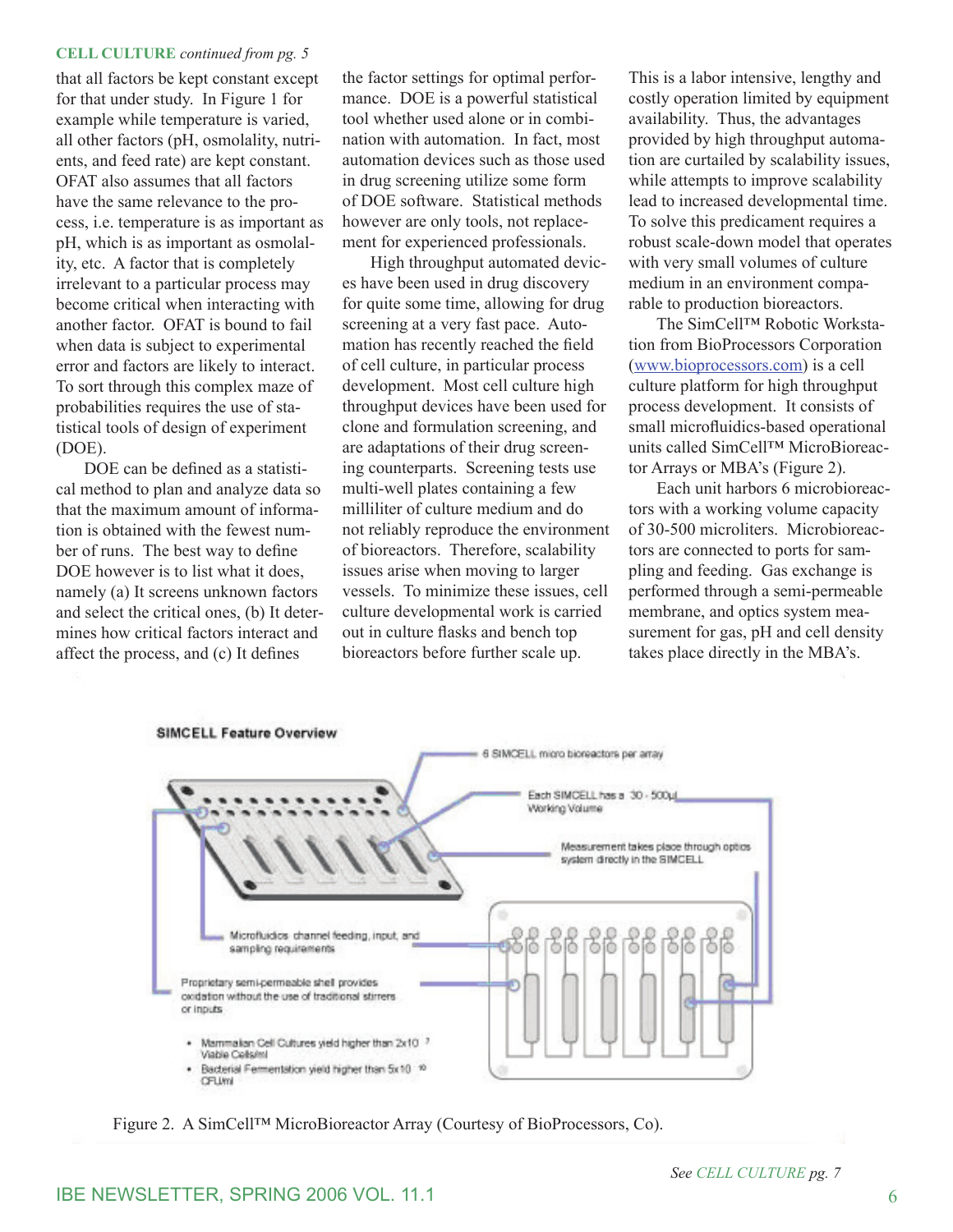#### **CELL CULTURE** *continued from pg. 6*

These miniaturized bioreactors can operate in the same batch, fed batch and perfusion modes as their larger counterparts. The robotic workstation handles automatic feeding, sampling, process control, and data management. It interfaces with DOE software and can operate hundreds of microbioreactors in parallel. Validation data has consistently demonstrated high reproducibility between replicates and excellent comparability with production bioreactors. The advantages of integrating DOE with high throughput microbioreactors are obvious. Hundreds of microbioreactors can be run in parallel allowing the use of full factorial designs in replicates, eliminating the issue of equipment limitation. All phases of process development (screening, optimization and validation) can be carried out in SimCell™ microbioreactors using all modes, to determine optimal performance at the lowest possible cost. Excellent data comparability allows for trouble-free scale up resulting in reduced developmental time and cost.

In summary, the application of innovative tools such as DOE and microbioreactors results in superior handling and control over the development of cell-based production processes, transforming a laborious tasks into an efficient and automated operation.

#### References:

1. Scott, C. 2006. *Process Development. Turning Science into Technology*. BioProcess International, 4: 24-41 (March supplement).

2. Montgomery, D. C. 2005. *Design and Analysis of Experiments* (6th edition). John Wiley & Sons, Inc.

3. Tingley, S. K. 2006. *High-Throughput Cell Culture: A Real-World Evaluation.* Innovations in Pharmaceutical Technology: 54-58 (Feb).

*Brigitte A. Van der Haegen is Managing Partner of Cell Culture Solutions, LLC (www.cellculturesolutions.com). She can be reached at bhaegen@cellculturesolutions.com.*

#### **COMMONALITY** *continued from pg. 4*

for evolution. They should appreciate the different contributions of information legacies and environmental effects on biological outcomes, including genetic expression. Lastly, biological engineers or bioengineers should be aware of the difficulty defining what life is or isn't.

I know that this list is a long one. There are many facts and concepts that I have enumerated that many would consider unnecessary. Likewise, there are others that might be added to the list. In particular, I can imagine some readers who would add a number of physiological facts to this list.

But, remember, I am writing here of foundational knowledge for a sciencebased discipline instead of information necessary for particular applications. There are additional facts and concepts necessary for specific sub-fields, and these must be learned later, in addition to foundational knowledge.

#### **ABET RECOGNITION** *continued from pg. 3*

In the short term, IBE can continue to participate in forums, continuously improve the educational offerings and experiences of our undergraduate programs, and join with our peer technical societies to support the new ABET Biological Engineering program criteria. Our peer society, the American Society of Agricultural and Biological Engineers (ASABE), is an ABET member society and is the ABET designated lead and steward for the biological engineering program criteria. ASABE is in the process of forming a stakeholder council to include representatives from all bio-related engineering societies to cooperatively explore, discuss, and develop criteria improvements. IBE should seek a seat at the biological engineering criteria council, and actively contribute on behalf of our members.

#### **Final Thoughts**

The discipline of biological engineering probably can be traced through the millennia to the brewers and enologists who understood biology and process design to provide abundant high quality beverages. Electrobiology brought us the electrocardiograph, cauterization and other useful medical devices a century ago. Within the past five decades, advances in biological sciences, modeling and computing enabled the creation of an engineering discipline wholly based on the science of biology. Today, nearly a thousand students graduate with degrees in biological engineering in the United States each year. With their action this fall, the ABET Board of Directors, and their Engineering Accreditation Commission, launched the first stand-alone program criteria for the discipline. Program criteria are living documents, subject to continuous improvement and adaptation to contemporary contexts. IBE should be proud of the role its members played in the creation of ABET-worthy curricula and educational programs. We should look forward to an ongoing role to ensure the quality and continuous of programs around the world.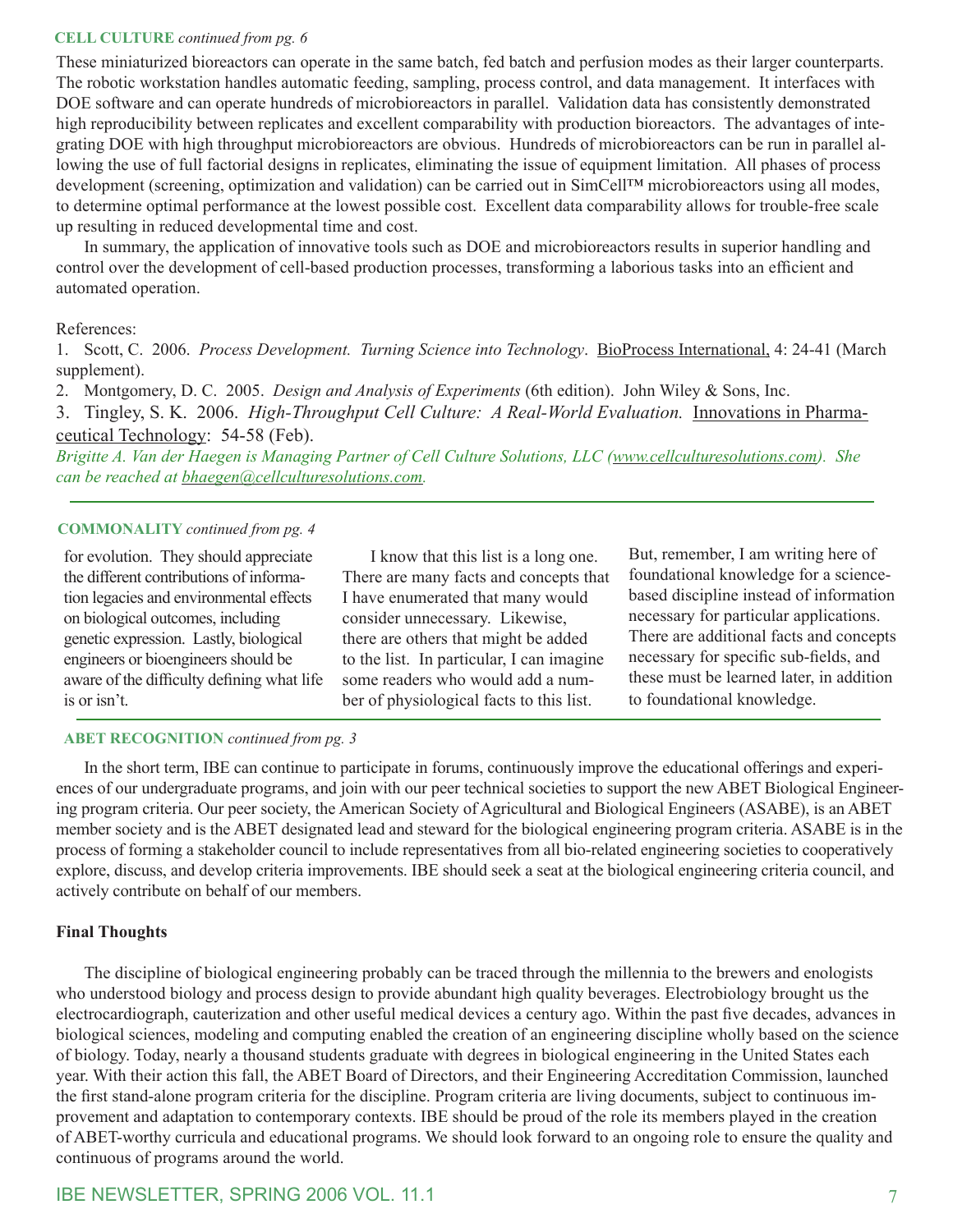# Biological Engineer at Work

**Jewel Davis**, graduated from the Biological Resources Engineering program at the University of Maryland in 1998.

#### **Have you always known what you wanted to do? Why did you choose Biological Engineering?**

I have always known I wanted a medically related career. I knew right away that I wanted to do the biomedical track of Biological Resources Engineering. Now looking back it was not as big of a field then as it is now. Many more people I graduated were interested in the water resources and environmental side of the Biological Resources degree.

#### **How did you go about the job searching process?**

I used the many of the University of Maryland resources and kept in contact with many people I had met throughout college. I used job-searching sites, such as Monster, and found my first job with a consulting company. A short time later, I changed paths and accepted a job as an IT engineer at Air Products & Chemicals, Inc, a medical and health care manufacturing company.

#### **Do you use what you learned in your Biological Engineering education?**

I had a good background in engineering; however, the major is very broad. Not many courses offered were focused in the biomedical area. However, once I accepted my most recent job, I was trained on everything I needed to know. I did not have an in depth computer or technology background, but I was able to learn quickly since I have

### by Eve Rubenstein

#### **What was the most beneficial part of your undergraduate studies?**

The junior year curriculum, when you start focusing on more biologically related parts of engineering was probably the most beneficial part to undergraduate studies. It was near this time when most of my classmates actually decided what aspects of engineering interested them most. The senior design project was very helpful in finally putting to use everything we had learned the past four years. We spent countless hours studying the biology and calculating the physics necessary to make our project work. Getting to build the actual product was one of the best experiences as an undergrad because you could actually see a product of your work. The full exposure to the engineering design process was a very significant part to my undergraduate education.

#### **Does it limit your career to have a B.S. degree? Do you have or want to get an advanced degree?**

Yes, it is very, very limiting to have only a B.S. degree. In this upcoming field, I find it especially hard to move up in your career or obtain certain biomedical or pharmaceutical degrees without a Masters or Ph.D. I do not have an advanced degree. I am currently taking classes, but am not enrolled in a graduate program. One day I hope to go back to school and continue my education. It will be much easier to get the job you want with more education.

#### **Did you take the fundamentals exam your last semester? Did you or are you pursing a PE certification?**

I did not take the fundamentals exam. I do wish I had because it is a great attribute to have on a resume. It will really help you get a job and stay in the engineering field. You should definitely take the test during school

or as soon as you can after graduations while the information is still fresh in your head. I am not pursing a PE.

#### **Do you feel the Biological Engineering field is up to date with society, now with bioengineering being an up and coming area?**

There is so much to bioengineering now. Biological Resources Engineering gives a great background and the students will be well prepared to go into work, but on-the job training in every job is where you will learn the specifics you will need to be successful.

#### **What do you see as the most prominent up coming fields in bioengineering?**

Bioinformatics and nano-technology are very prominent fields. New labchips and biochips are very modern technologies that are becoming of more interest to many companies. Biotechnology does not seem to be as big as it used to be, as it is breaking down into individual, more specific fields. The bio-pharmaceutical is also a continuously growing field.

#### **Do you have any advice for up coming Biological Engineering graduates?**

Stay in school. The more education you have, the more you can do with your career. Stay in the biomedical field or whichever field you want to pursue. Once you get into another area, it is very hard to come back to technical work because you have not had any relevant experience. Most biotechnology and pharmaceutical companies require an advance degree or at least 2-3 years of experience in the fields. If you are pursing a career after graduation, just continue to update your education and become familiar with new technologies. It can only help you as you continue your career.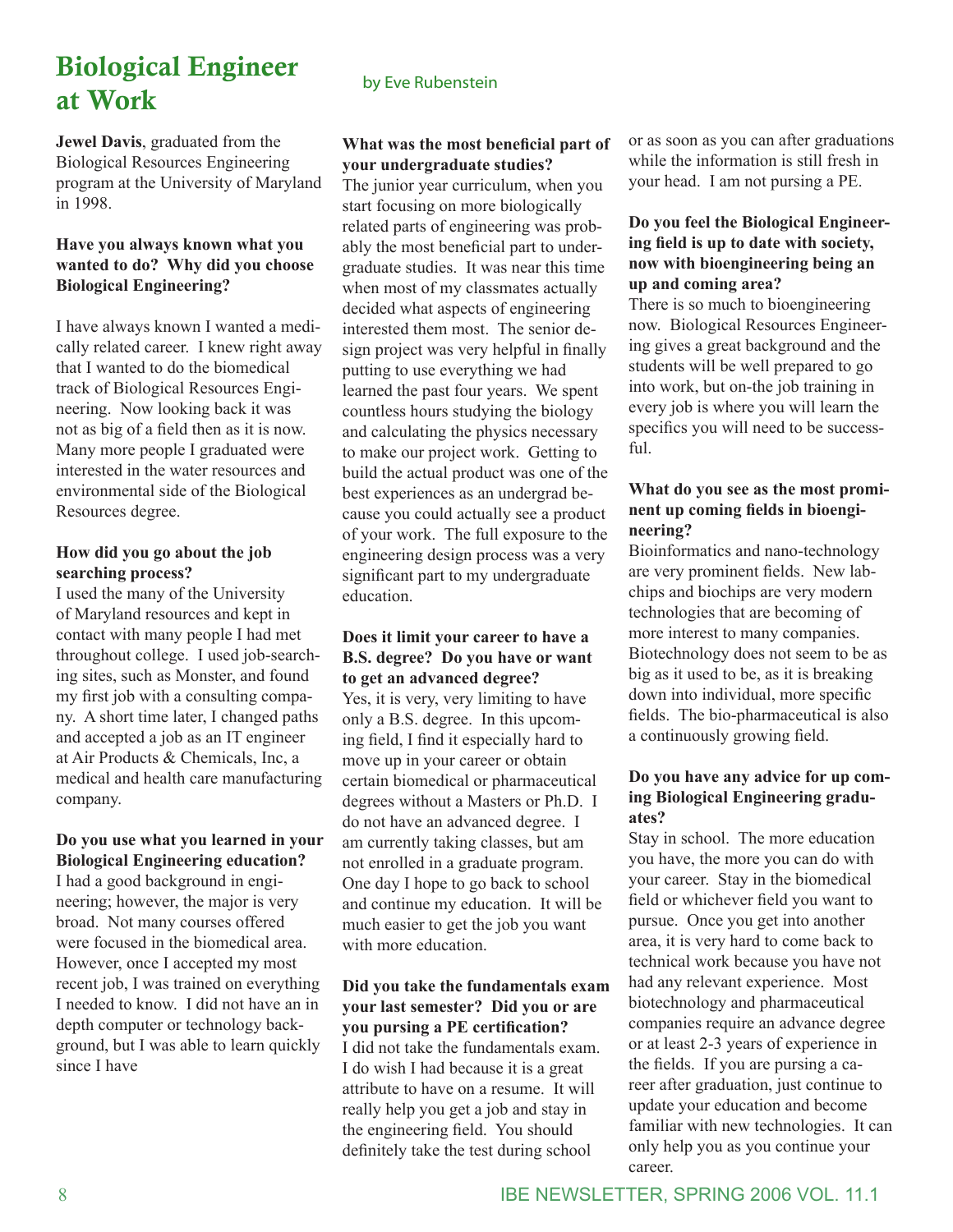#### **Visualization of Genetic Circuits** Stephen Davies

An effective graphical means of depicting genetic circuits offers many advantages. Standardization  $\blacktriangle$  facilitates efficient communication between designers and among the synthetic biology community. Abstraction permits assessment of the circuit at different levels of detail. Inclusion implies the capture of relevant effects not on the path of the main information flow of the circuit.

One may argue that useful means of describing genetic circuits already exist. There is the cartoon depiction of promoter and gene on a line with floating protein balls, arrows and deadheads indicating interactions. There's little standardization in these depictions. They quickly become unmanageable as circuit size increases. And parameter values are rarely included in these depictions.

Figure 1 is just such a depiction for one of the first engineered genetic circuits, the toggle switch [1] or more formally, Set Reset (SR) latch. This circuit maintains one of two states as when one promoter is on gene transcription leads to a protein that turns the other promoter off. Applying the corresponding inducer permits the state to change. Note that this depiction neither indicates how these products are removed nor allows one to deduce the transition dynamics.



Figure 1. "Cartoon" depiction of a genetic circuit Set Rest (SR) latch.

At another level, there is the block diagram. Figure 2 shows the block diagram depiction of the SR latch of Figure 1. Here, each block provides the logic NOR function; its output may be high only when both inputs are low. When one NOR block's output is high, the feedback ensures that the other NOR block's output will be low.

This format is useful for very high-level design of mostly digital complex functions. It is virtually a direct mapping of the depictions used in digital electronics. Indeed, the lower level implementations are hidden from the designer such that the ultimate implementation could be genetic or electronic. Implicit in design at this level is that: the signals are standardized; the circuit does not load down its "power supply"; the "power" is appropriate and constant; and that there is no interference between circuit components. In the case of genetic circuits, the "power" corresponds to the supply of RNA polymerase, nucleotides, ribosomes, etc.



Figure 2. Block diagram for SR latch of Figure 1.

At the other extreme is the description of the genetic circuit as a complete set of chemical reactions, perhaps going so far as to form a model of the complete cell. Assuming the required parameter values are available, this yields a high fidelity model. Here the level of detail is overwhelming to the casual viewer. The big picture is hidden in the detail. In our lab, circuits with only slightly greater complexity than that of Figure 1 have required some 40 equations for their model.

In the more mature field of electronics, designers have developed a range of depictions to match the task at hand. Figure 3 illustrates three such depictions. On the left is a composite of the lithographic masks that determine the electronic components and their interconnection. This is analogous to the sequence of DNA in a genetic circuit. On the right is a high-level depiction with the blocks replaced by standardized logic symbols. In the middle is the schematic diagram. It supplies the level of detail necessary to determine dynamics and loading. Typically, component

*See GENETIC CIRCUITS pg. 10*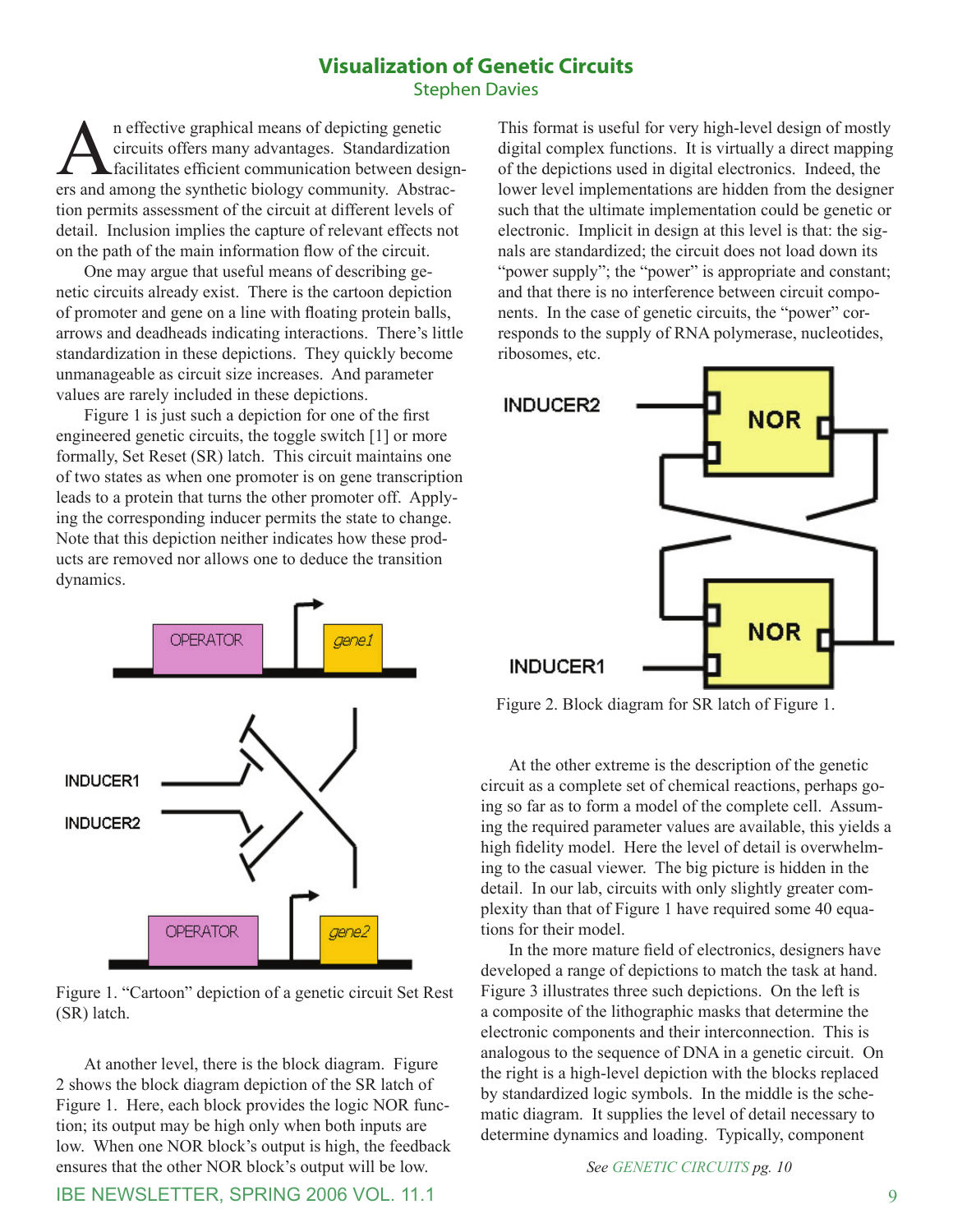Figure 3. Three different depictions of an electronic SR latch:composite layout (left), schematic diagram (center), and, high level digital depiction.



parameter values are written beside them so that all the necessary information is available at a glance.

There is a role for a genetic circuit depiction at a level in between the block diagram and the complete chemical reaction model. At this level, signal and "power supply" effects would be considered. The depiction would allow easy extraction of dynamic parameters such as signal rise times. A scheme based on the schematic diagram of electrical circuits is proposed. It builds on our earlier work [2]. It is distinct from work that has used electrical engineering circuit simulators to efficiently model large cell networks [3]. The focus is on an effective means for the designer to organize, conceptualize and intuitively analyze his/her developing design, and to further communicate that design to the synthetic biology community.

To illustrate the idea, let us consider a simple sub-circuit where the output of one stage (promoter) controls the output of the next. At the left of Figure 4, the arrow in a circle represents a source producing protein at rate Is1. In this diagram, the analog of electrical current is rate of change in number of protein molecules.

These protein molecules accumulate in the cellular compartment. This is the same as the way charge accumulates on an electrical capacitor. The number of molecules divided by the volume (and Avogadro's number) yields protein concentration. Charge divided by capacitance is the

voltage across the capacitor. Let us use protein concentration as the analog of voltage. So the compartment volume may then be represented by capacitor Cs.

Protein molecules are degraded, typically at a rate proportional to the protein concentration. This degradation is modeled by a flow



of current through the resistor, Rd. Note that the value of this resistance is simply one over the degradation reaction rate constant.

With resistance and capacitance so defined in our genetic circuit, we can reap one of the benefits of this depiction. The product RC is the time constant in electric circuits and it is the same in genetic circuits. Thus knowing RC, we can say to first order how fast things change in this circuit. We gain insight into the dynamics of the system simply through seeing R, C and their values on the diagram.

Finally, we introduce the input to the second stage. Protein molecules can bind to the operator(s) of the second promoter. The bound proteins exist in equilibrium with the free proteins and in a sense they are stored at the operator sites as if there was an additional compartment. So the operators are modeled as an additional capacitance, Cop, in parallel with Cs. The net effect is to slow the dynamics of the system and the new time constant is Rd(Cs+Cop). The rate of production for this second stage, Is2, is simply a function of protein concentration, f([protein]).

One thought that occurs with respect to the difference between electric and genetic circuits is that electric current is totally generic whereas in genetic circuits we have different flows (and concentrations) for each protein. However, the first step in electric circuit analysis is to label the



Figure 4. Genetic circuit schematic diagram.